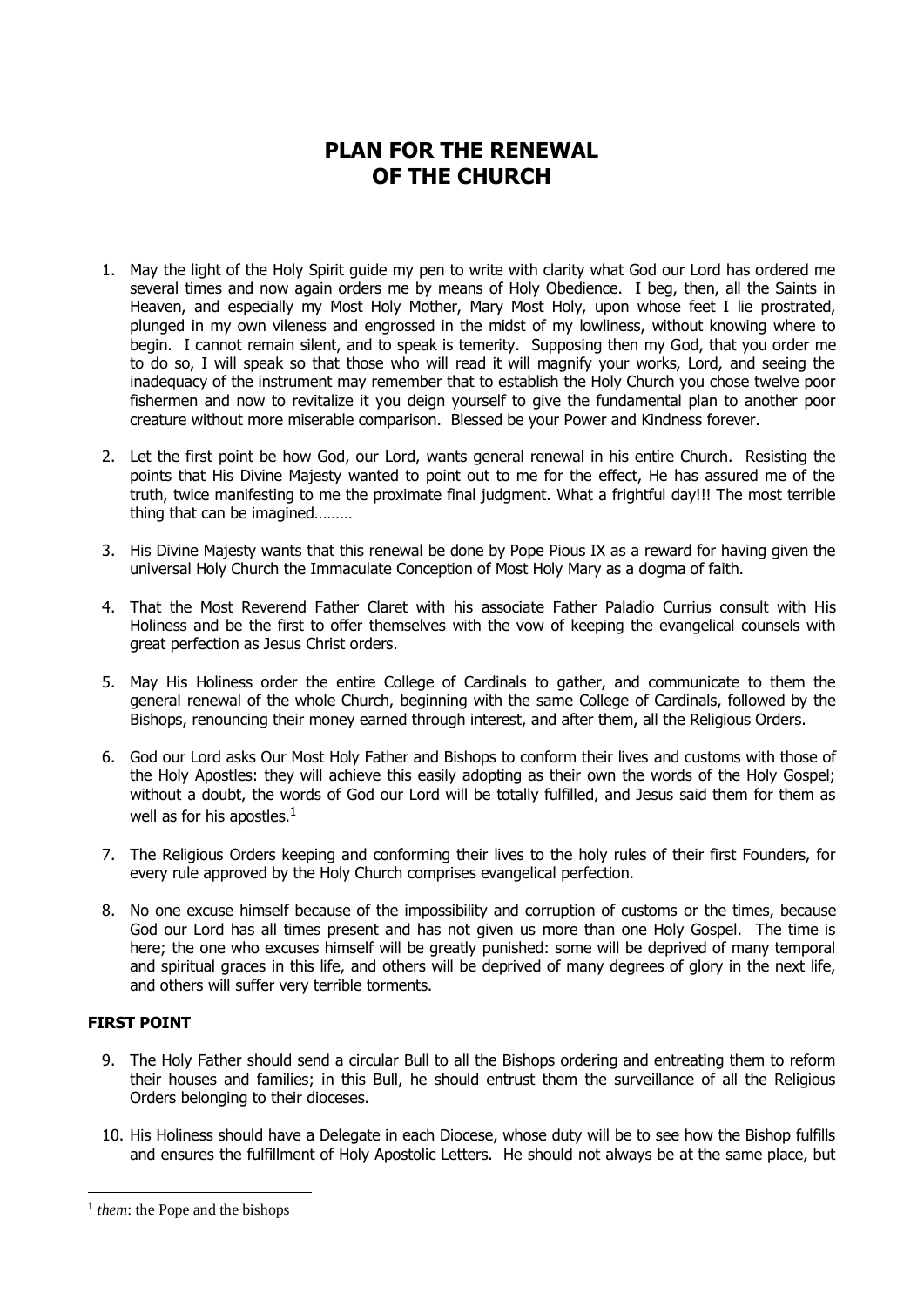should go around the entire Diocese from time to time, and should write each month to the Holy Apostolic See to give an exact account of how that Diocese is. These should be trustworthy people, who are full of apostolic spirit; with more virtue than letters. If all is possible, better.

## **SECOND POINT**

- 11. We have said to the Bishops that God asks them to conform their lives and customs with those of the Holy Apostles. Our Lord wants a living copy of his Apostles in his Bishops, for they govern the same Church which the Apostles founded; it is necessary that they water it with the same water they used to fertilize it. It is necessary that the one who occupies the same positions have and fulfill the same duties.
- 12. Our Lord does not ask for anything new in his Church; he only asks all of us what we have promised him. Our Divine Redeemer asks us to observe his Holy Law, and he asks this particularly of the Bishops in such a special way, and with so much eagerness that I do not know how to express; he only demands it of them, as if the world's well-being depended on them.
- 13. We have said that no one should excuse himself. The Lord's Holy Law is one and he orders it to be preached equally in the whole world without exceptions, neither of people, nor kingdoms, nor provinces. Then his grace is ready to fulfill it in all parts and people. (Look at point 2 in parenthesis in the notebook).
- 14. The way to begin this task which appears both difficult and impossible looked upon with human eyes only is very easy for a Prelate zealous of the Lord's Holy Law; for the Lord himself knows how to accept the barriers of holy prudence; but not that prudence considered holy by not so zealous souls, because they put together or want to put together the world and God and we know for sure that no one can serve two lords. This second prudence is the one that governs my Church and because of this it has become such a horrendous monster that causes terror and fear to the children of the true law, if I do have any in the midst of all this confusion.
- 15. The means that the Pastors of the Church should use to fulfill the Lord's mission are the following as we have jotted down.

FIRST: The first thing that they should do is renew their lives, houses and families; that is, they should fix their houses with the most essential and absolutely necessary, without allowing superfluous things that serve vanity more than necessity. For this they should consult Saint Paul who was full of true prudence. They should also observe this in the clothes used by them and their associates, avoiding all types of silk clothing as much as possible.

- 16. The Bishops should live in community with their associates, and there should not exist a distinction of what is yours and mine between them. He should give them everything, everything that is necessary being very careful that they do not lack all that religious modesty allows; in clothing since they should always dress with much modesty and cleanliness, in food, and especially when they are sick: he will have a nurse whose primary occupation will be to remedy their needs, with prompt assistance. (He will have the same care in spiritual matters). This point is of much importance, because the fervor of our days is so little that in lacking the necessary we think that we do not have an obligation to serve God, fearing dying of need.
- 17. He will not pay any of his associates a salary, for the Lord does not like to be served by hired servants, rather by sons who freely serve him. He will only pay a salary to the lay servants and maids.
- 18. Everyone's income from properties and interest from dowries belongs to the poor (deducting exactly what each one needs), and therefore it should be given to them, and among these it could be taken into consideration if there is someone poor who is a relative of one of the associates. The Bishops should not see this as childish, and take into consideration that if being poor was being childish, Our Lord would not have chosen to be born and live his entire life in a poor house. Moreover, in these times people's concept of our holy religion has gone down so much that to now give it its value and esteem, it is necessary to bring it up by where it has come down, first persuading through the eyes rather than through the ears.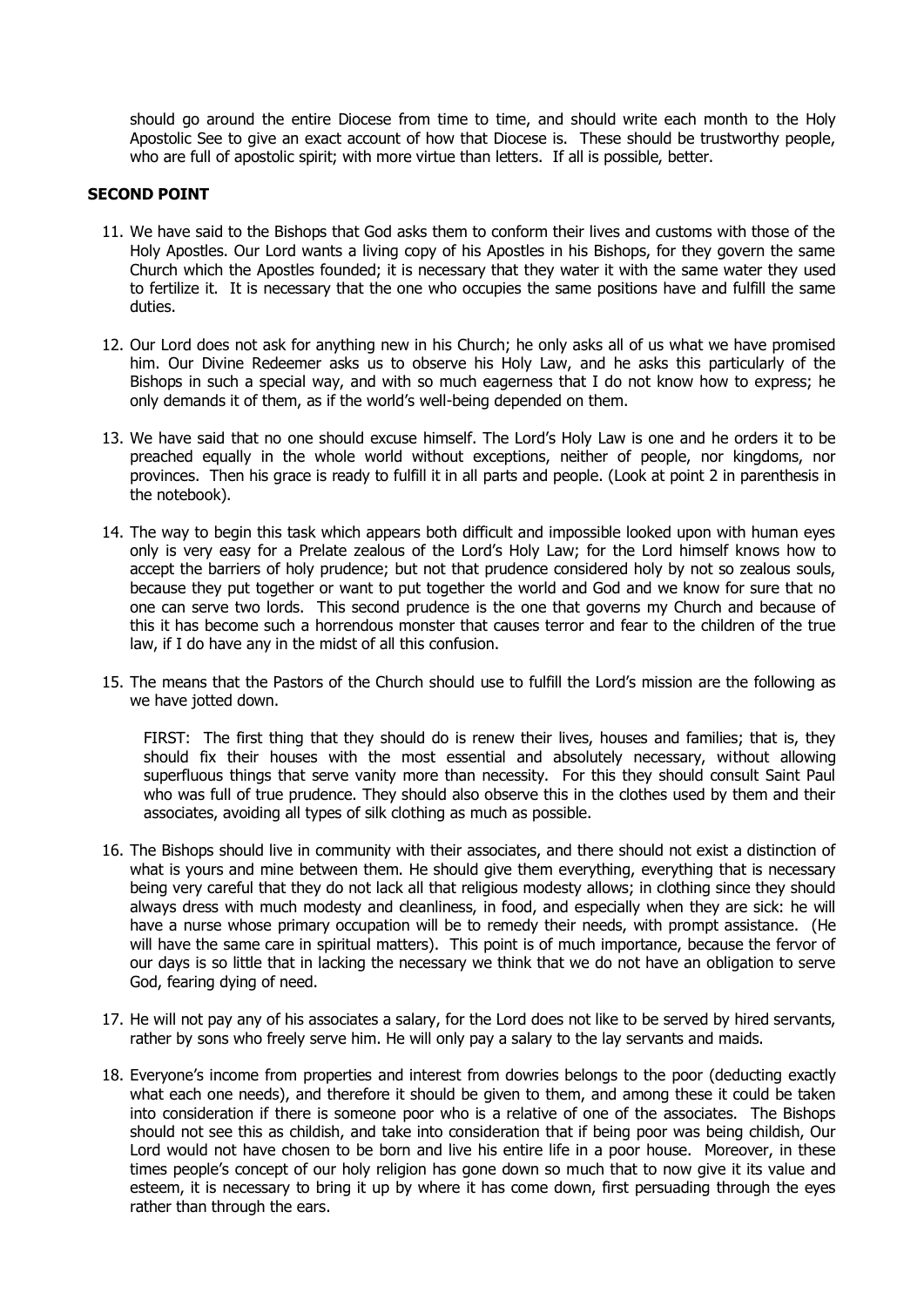- 19. This, which at first sight may appear to the Bishops as something of little importance, is the only weapon with which they should defend the Holy Law which they should preach, and understand that without this, all of their works will be fruitless. I could say great things here about the esteem that a Prelate should have of the example of his Divine Master, as God has taught me, but it seems to bold to me, for I speak with whom I am not worthy to hear, and so it appears to me I will fulfill my obligation simply writing the most essential points that His Divine Majesty has pointed out to me without excluding any, without failing to observe the Lord's command.
- 20. Therefore, after renewing themselves and their associates, the Bishops should fully devote themselves to distributing the bread of the Divine Word. This is a point that has his Divine Majesty very sad and displeased because it is not preached as it should be. Therefore, may the aim of preaching be the observance of the divine commandments and the end of times; for Judgment will flood the earth.
- 21. Each one should make sure that in all the parochial churches of his Diocese the Commandments of God's Law alternated with those of the Holy Church be explained each Sunday; and make sure that the Pastor know well the Divine Precepts.
- 22. They will have Seminaries where the young men who will be ordained should be educated. They should provide God-fearing men, who are also zealous of his Holy Law, as the Teachers of these young men. They should educate them detached of all interests, without there being a distinction of what is yours and mine in all Seminaries; this even when they themselves cover the expenses, and if anyone gives any sign that what he really desires is to be ordained for his own benefit, or to help his family, rather than for God's glory, he should not be ordained. Greed has destroyed religion. Greed has its foot on it and does not allow it to breathe.
- 23. It is of great importance that the Pastor gather his flock at least once a month; I mean the entire clergy, and address the Divine Word to them. Make them comprehend the greatness of the priestly state, and teach them how they should fulfill the Lord's Holy Law. Make them see the rigorous account that God will ask of them if they do not observe his Holy Commandments. Persuade them that because of men's failure to consider the obligations of their condition, they miserably lose their bodies and their souls forever without end.
- 24. He should order the same in all the large towns where there are communities of priests. In these large towns and cities he will have a Vicar whose duty will be to watch over the behavior of the entire clergy, and of each one in particular.
- 25. These Vicars will have strict obligation of writing monthly to their Prelate, giving exact account of everything without hiding anything. They should be individuals so faithful to their Bishop, that if they fail to fulfill their duty, they should be removed from their positions and severely punished.
- 26. The Bishop should not content himself with receiving news from these particular individuals; rather, he should demand the following from his Vicars: 1. If all the Priests confess at least once every eight days, if they say Mass every day, if they all participate in the monthly talks, if they live distracted or recollected, and in what they busy themselves with the hours that they have left after their sacred ministries, if they go to the confessionary everyday to hear the confessions of the lay people, if the Pastors in addition to this preach in the High Mass every Sunday and on Holy Days; if on said days Christian doctrine is taught in the church in the afternoons, if they do half an hour of mental prayer and pray the Holy Rosary every day in the afternoon. He should order the fulfillment of all of these details in each one of his parishes, without neglecting tidiness and much cleanliness of the sacred vestments. This is the first thing he should order.
- 27. Every month, the Vicar should see for himself the condition of the sacred vestments: the chalices, corporals, and purificators especially should be very clean because of the immediate contact they have with the Venerable Body of an Incarnated God. The Bishops should be very vigilant in this, writing pastoral letters, emphasizing tidiness in the churches and cleanliness of the altars; it does not matter that the place and vestments be poor, very poor, what his Divine Majesty wants is tidiness and cleanliness.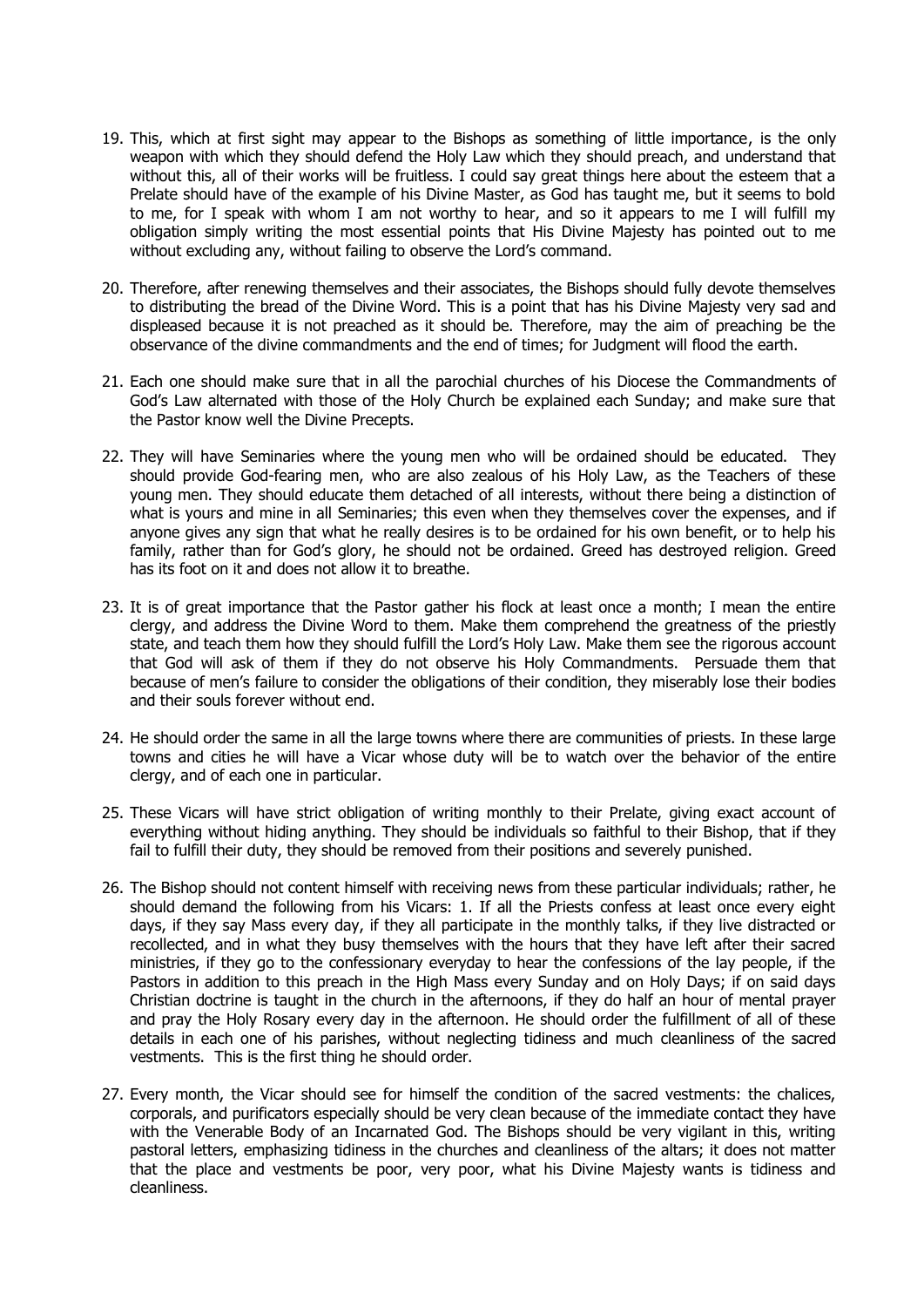- 28. That Lord who was not ashamed of being born in a stable, in the company of animals, did not want his Most Holy Body to be wrapped in filth; rather, he prepared his Most Holy Mother and his Holy Angels, the latter so that they would arrange the place, and Mary Most Holy so that she would wrap him in poor but clean diapers.
- 29. In this lesson, the Bishops could advise some Pastors who boast of being of noble spirit because they are unable to squander with that pomp and luxury which dominate our times, and abandon it saying that it is impossible to maintain order without money from interest. What a much better example they would give the lay people if they went begging for money for modest maintenance! And surely they would not lack because God is an observer of his honor and that way they will revive the faith and veneration due to the sacred temples. Since the ministers of the Lord have failed to do it like this and are so slack, the Holy Church has come to much contempt in our unfortunate days. It is the joke of the impious and the mockery of Christians themselves! There is no longer faith! There is no longer piety!...Woe! because the Saints of the Lord have not treated their God and Lord well.
- 30. The Bishops should visit their entire diocese themselves, without entrusting this duty to anyone else. Examine the parochial churches: in some they will find some vestments and ornaments that are very precious and of much value, but that do not match with the rest of the ornaments. In this case it is necessary to balance it, because it is a great monstrosity that the ministers of the Lord wear grand and rich vestments, while the ones whom they serve through contact with the Most Holy Body of Our Lord Jesus Christ are very untidy and indecent. Our Lord likes rich vestments and precious objects in the parochial churches very much, but greatly abhors the mismanagement of Priests in our times.
- 31. The Bishops should put a stop to so much neglect if they want to fulfill their duty. The time of so much simplicity has already passed! Everything is vanity and lie in our disgraceful days! Make such Priests understand that God is honored more by mediocrity, not by being treated one day with many riches and another with such great necessity that his Most Sacred Body comes to be profaned. That in all the churches it is the same God, who likes to be treated with the same respect by all his Ministers, and who is greatly offended by all.
- 32. Oh my Lord and my God! How great is your goodness! How infinite your mercy!...Who Lord, if not your burning charity, would suffer so much contempt?...so many indignities?...so many profanities? Oh my Redeemer, by whom are you so offended? Ah!!!!! Your sons, my God, the Holy Church's preferred children! The Priests of the Lord have trampled the most sacred laws, putting our Holy Mother the Church under their feet!!! Because of this, there is no faith! There is no charity on earth!...Oh my Jesus! Send a ray of your divine light and illuminate the earth. My Lord, especially enlighten all of the Church's Prelates; my Lord, break this veil of mundane vanity, and make them see with impartial eyes the duties of their position according to Your Most Holy Law.
- 33. During the holy visit, the Bishop should distribute the bread of the Divine Word; do not avoid confessing, engrave in the hearts of all the Lord's Holy Law; teach through words and deeds the fulfillment of the Divine Commandments.
- 34. He should know how many priests there are in his entire Diocese, how many in each town; what money gained from interest they have, if there is enough to live at least with religious modesty, how they use their ecclesiastic income. The Bishop should keep an eye on this point so that what is justly owed to the poor of Christ is not spent on scandalous and profane ostentation and vanities.
- 35. Do not allow them to have or buy possessions of any kind. The ones who are not in the Seminary, will be served by one single manservant; under no circumstances will they be allowed to have any woman in the house. As a father visits his son, visit them some time in their homes, and lovingly correct them if their homes are not in accordance with religious moderation. Order them to remove vain and superfluous decorations, making them see that the lay people whom they think they will please with their vanity are the ones who gossip most about them. And for the same reason that they think they are more respected by following urban vanities and etiquette, more so are they looked down upon.
- 36. See to it that all wear a cassock, and may the one who dares to take it off be punished. His Divine Majesty is very irritated by those who dishonor the priestly state.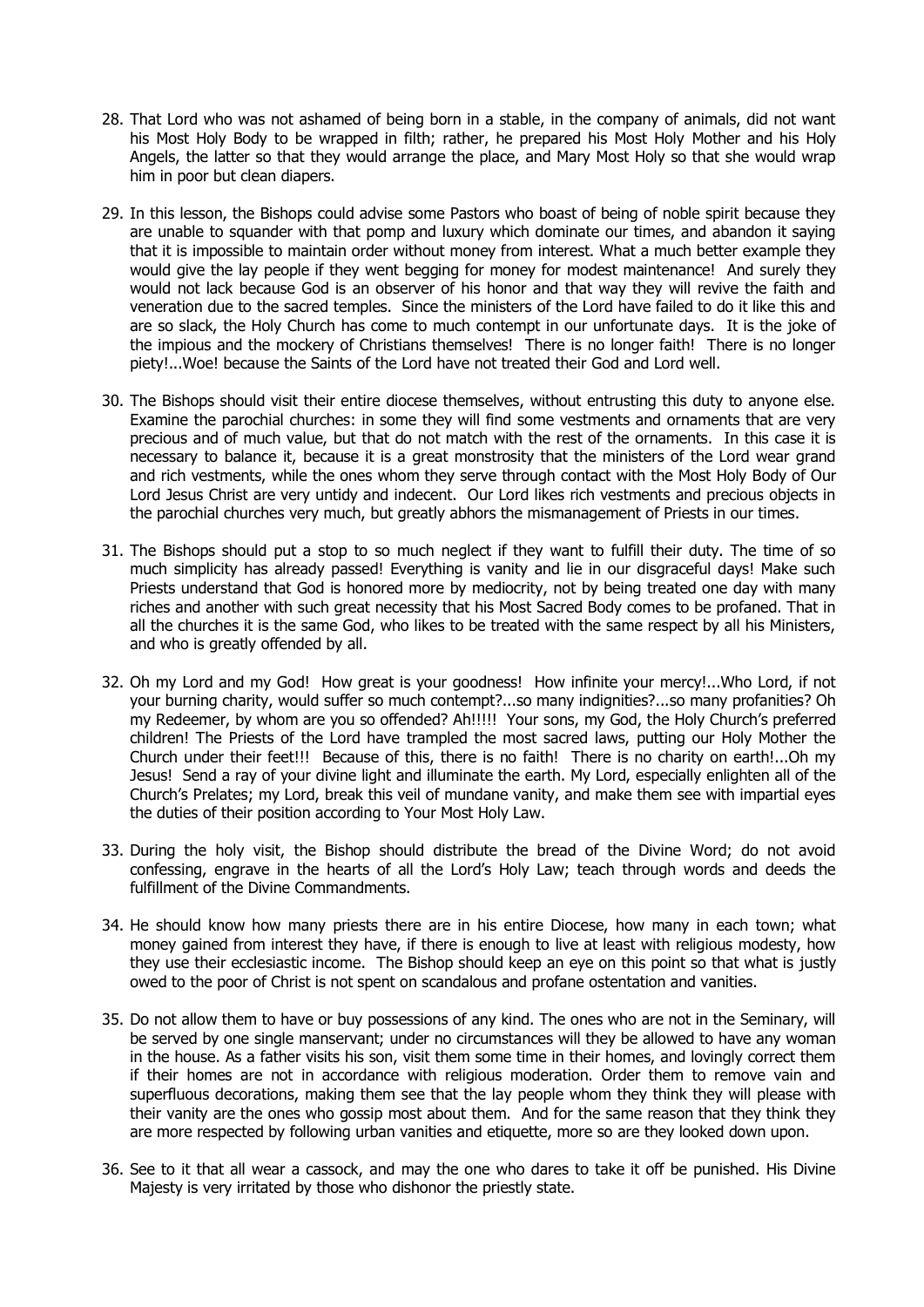- 37. The Bishops should examine with all diligence the Rules of all the Religious Orders that they have in their Dioceses, and order their exact observance with all accuracy. He should visit both houses of religious men as well as religious women to inform himself how they observe the Rules and Constitutions. He should do this even if it is a house that was not previously subject to the Bishop because of its Order. For as it was said in the first points, the care of Religious Orders is the responsibility of the Bishops, and so with the same care they should keep an eye on the religious observance of both.
- 38. Be careful that they do not lack what is necessary, both in the spiritual as in the temporal, especially the first, because with this they will have the second. May all, both religious men as well as religious women, never lack the bread of the Divine Word, at least once every eight days. For the Word of God is bread of life and light that dispels the darkness of the soul. There are many wise people in my Church, but none who understands true wisdom. These, the religious, clergy and nuns, say "what need do they have of sermons?" Some preach everyday, and the others can take a good book where they will find a sermon continued. They say this without reflecting over priestly dignity and that the words of the Holy Law pronounced by their Ministers open the meaning of the Scriptures, and as light of the soul, guide our steps toward God's altar.
- 39. Many times God has revealed to me, and some with much sorrow and anguish, that the cause of all the wrongdoings of the Holy Church, is that its Prelates neglect giving the pasture that their beloved sheep need, failing to distribute the bread of the Divine Word among such a great multitude of ignorant people. Because of their character they do not appear to do so, but in reality they ignore what is most essential of the Lord's Holy Law such as what is necessary for their sanctification. The Pastors' neglect loses the Lord's sheep.
- 40. Sometimes I am frightened, and right now as I am writing I am trembling, and it seems to me that the blood in my veins freezes, to such a degree that I am unable to move my body. I confess that if Our Lord did not comfort me I would not be able to live, seeing God's indignation against his Pastors. Ah! Fathers of the Church and my brothers in Christ! If for one moment you could see the furies of one God! How terrified you would be in this valley of miseries avoiding vanity!!! Oh and how you would try to dismantle the anger of God's indignation which is going to engulf us in a deluge of fire!!!!!!...
- 41. Lucifer congregates his secret meetings and scatters councils of demons throughout for the conservation of vices, and I do not have zealous Pastors in my Church who gather councils and hit the target for the conservation of my Law. The whole world is so blind that without the light of the Gospel in hand it is impossible to cure its blindness. Pastors of my Church, pause with attentive reflection upon the condition of the primitive Christians, and you will find that they were of the same and worse condition as the ones now. And what was the reason that in its beginnings God's Church flourished so much when there were few workers? Because they preached with the Gospel in hand, more than in their mouth; His Divine Majesty told me this, meaning that deeds give spirit to the voice.
- 42. Look at with what haste and zeal the Holy Apostles and the first Bishops would gather to deal with the sanctification of their flock. The Early Fathers and Founders of monastic life did the same thing. Because all of them, inspired by the true light, recognized that without continuous preaching and admonition of virtue, it was impossible for the first to observe the strictness the sweet law of grace imposed on them. And the latter could not remain in the rigors of the monastic life, attending the weakness of human nature and man's inconstancy, as a sad experience has revealed to us.
- 43. (I did not want to continue anymore in this matter, because it causes me much sorrow to speak of matters that I do not understand, and I find it funny to see a poor ignorant creature involved in such a delicate and important task. But today, after having received communion, God Our Lord has reprehended me strongly, ordering me to write with simplicity all that he brings to my knowledge, without detaining myself in anything. He told me, what have you in what I do? Understand that the less capable the instrument that refines a piece that is out of order, more so does it reveal the wisdom of the Teacher who guides it.)
- 44. Tell these Bishops, to whom I have entrusted my flock, and have chosen for great things, that to banish so much impiety from the earth, the only thing necessary is their sanctification. They will reach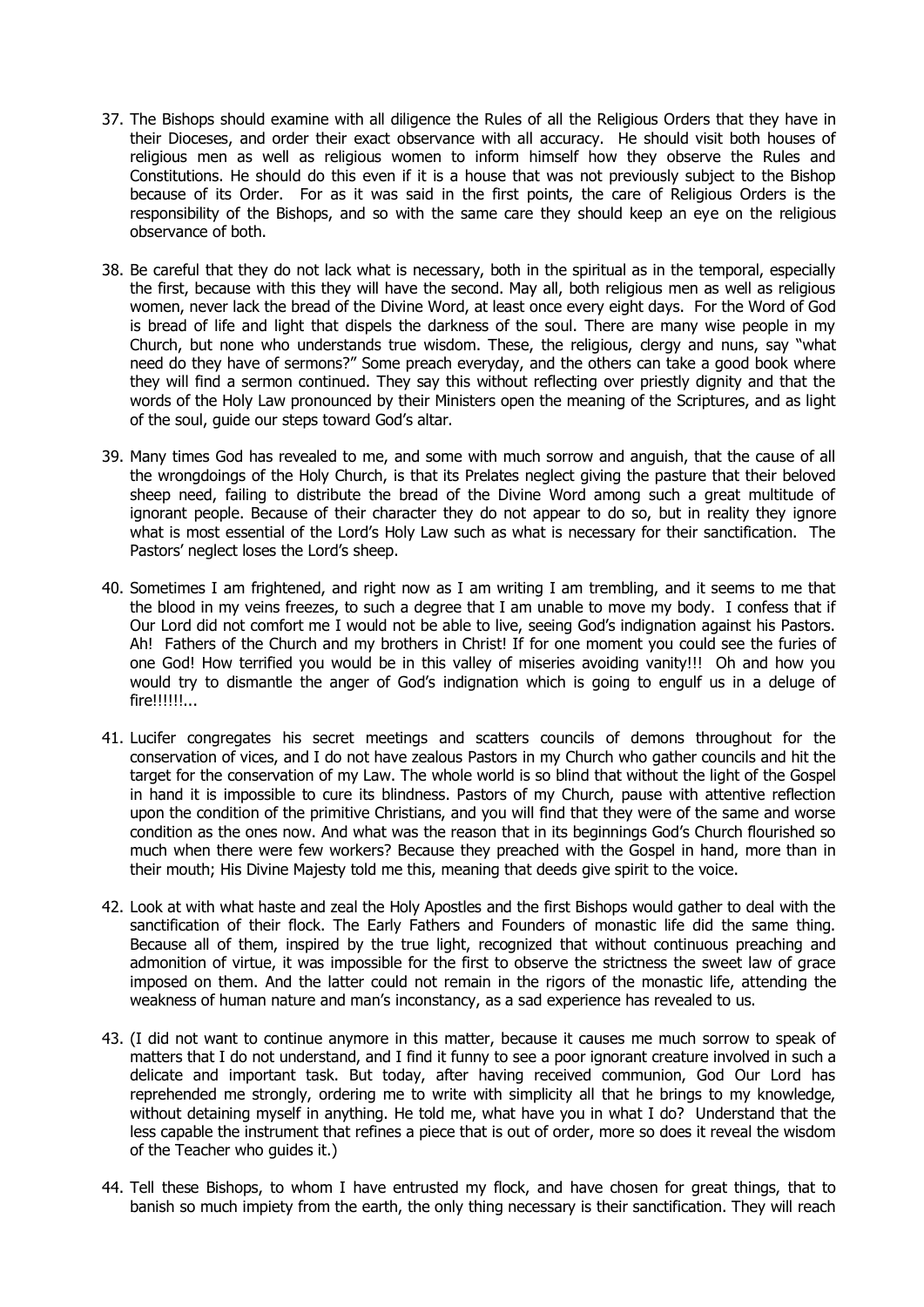this with great perfection, measuring their deeds with those of the Apostles. What His Divine Majesty wants most in these unfortunate final times is the sanctification of the people in charge of his service. These are the most immediate enemies that our Holy Mother the Church has, and because of this she cries such sorrowful tears.

- 45. The Bishops will have the same care in the convents of religious women, without leaving them there so that each one practices virtue according to her own whim. It does not matter less to the Bishops to have convents of religious women in good order, rather, they should buy them or sustain them at all expense since religious women are people especially dedicated or consecrated to God's service and who can more freely dedicate themselves to prayer, because, "who will hold back God's justice, irritated with such a corrupt people, but daily prayer which without all work would be nothing, or as dust thrown to the wind?" Because of this, it is important that the nuns be holy and not nuns because of convenience.
- 46. This, which depending on how one looks at it, seems to be a matter of little importance, is the first step that a Prelate should take, because the Lord has made me understand that the healing of so many evils depends on the holiness of these two members. So much can be done by a Pastor zealous of the Lord's Holy Law! May this remedy not appear impossible, because most people consecrated to God's service are lost because of ignorance. They do not understand the meaning of Scripture, and persuade themselves that living a life somewhat withdrawn, more in the external than in the internal, together with some mortification and prayer, they live happily and fooled, some saying that Our Lord does not ask them for more, and the others that they already observe what is most essential of the Rule and that they do not have an obligation to observe the little things of the Constitutions, either because they are not in use (this is very powerful) or because it seems to them impossible to keep them, as if they were of a different condition than their first Fathers, or as if Our Lord no longer responded with the same help and grace he gave the first Fathers. Oh Lord, how much pity is caused by seeing such a multitude of souls consecrated to your service who do not serve neither God nor the world, because after doing the most, the devil tempts them so that they do not do the least, which is what is most important! I would not grow tired of writing or saying that many more are the souls that are lost because of ignorance than because of malice. For this is how the Lord has manifested it to me many times and God willing this will engrave itself in the mind of the Prelates.
- 47. The Bishops should convince themselves that to restore the monastic discipline it is necessary to take into consideration the means used by all the Founders to establish it: We know that these were the complete contempt of all earthly goods, basing themselves on a perfect poverty as Jesus Christ orders in his Holy Evangelical Counsels.
- 48. This virtue should be so precious that it was the first one that the Most Holy Humanity of Our Lord Jesus Christ practiced, being born in a shoddy manger, poorer than all the poor in the world. Oh poverty of my God, who could inherit your riches! Christ Our Lord taught us all the virtues in a heroic degree because it was God's own virtue, but it seems that he wanted to inculcate Holy Poverty in a particular way (because she was his inseparable companion. He is born very poor, lives in utmost poverty and dies in extreme necessity), as the foundation of evangelical life.
- 49. This then should be the foundation to restore monastic discipline. All the Prelates can be certain that greed has lost all Religion; through this the devil has opened the way for all the misfortunes the Church is suffering. My God, what should I say about this beautiful virtue if it is not known on earth? The Church's children, who through their profession are obliged to observe it, do not know its worth! And because of this they have sold it for a worthless interest buying an eternal misery. Bishops therefore look at the Rules and order that they be observed with all its purity, getting rid of all the negligence that the mundane spirit has favored saying that poverty does not consist of not having goods or riches or any other thing, but in having the heart detached from it: to those who speak in this manner, destroying the spirit of Religion, His Majesty says that if they pay attention to those words: blessed are the poor in spirit because theirs is the Kingdom of Heaven, to pay attention to the words he responds to the young man who asked him what to do to be perfect: Sell what you have, give it to the poor and follow me. Notice that he did not tell him detach your heart from riches and follow me, but: sell your riches or goods, give them to the poor and follow me.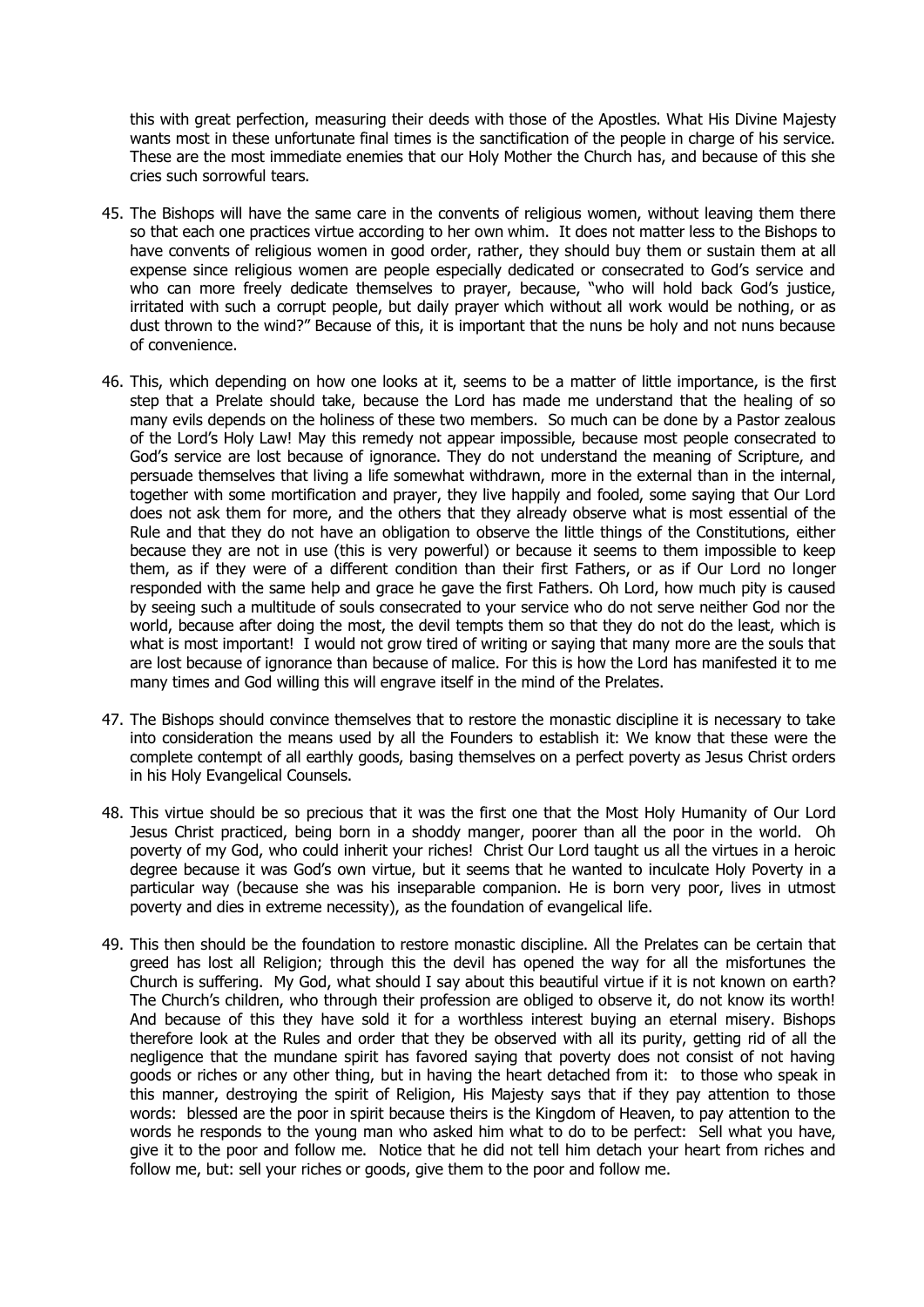- 50. These most holy words are the ones that should be adopted by those who profess to be perfect, because that is how our Divine Master has taught us through word and deed. And the others should be understood to fulfill the Divine Commandments, as that good young man had done up to that moment. And if this is not enough, look at or pay attention to the words that he said to the Apostles when he sent them to preach and you will see the provisions that he orders them. Oh greed of humankind, which makes you trample the most holy and divine laws! Oh ambitious vanity of the Church's children! But, which children of the Church are these, Lord? Ah!! what sorrow!!! Those whom you love as the apple of your eyes and to whom you have entrusted the treasures of your power!
- 51. In this point I find myself so incapable to state what God allows me to understand. I confess that my pen is insufficient to write on paper the effects that occur in the most intimate of my soul. I will only say that as all the evils and miseries that all of us, children of Adam, suffer are the effect of this our first Father's sin, so has Our Lord always manifested to me that all the evils of the world are the effect of the ambition of the ministers of the altars. And Our Lord suffers so much, that if he were capable of tears, he would shed them of living blood.

Look, Fathers, for the wellbeing of your poor souls, and that the riches here have treasured great ire in God's heart for the day of his fury. Therefore, look at what is most convenient.

- 52. This is what the Lord orders me: Do not allow public functions especially in the churches of religious men, and much less in those of nuns, and believe me that you will avoid countless wrongdoings. The functions that should be held in the churches of nuns are, the Low Mass, and two on feast days if possible, and a sermon in the afternoon with closed doors; I mean without the participation of lay people. If the Prelates would see the disorder that occurs in the convents of nuns because of these "blessed" church functions, I am certain that they would strictly prohibit them.
- 53. I have lived much time in a labyrinth with this point, not knowing where to exit by, because I would look at the works of piety (church functions) that are done in convents, so holy and religious as they are in themselves, but I always felt in the innermost part of my soul something I cannot describe that displeased the Divine Majesty, until through his mercy, God has deigned himself to open the eyes of my soul to the true light. With the more clarity I contemplate the works of the Lord, the more I discover the blindness of men. The devil, both cunning and shrewd, knows well that no trap is so strong and at the same time works to seize perfection than to make them drink a wrongly understood piety which is covered with zeal that is as pure as it is repugnant.
- 54. If I were a person of authority, it seems to me that at this moment I would not be able to hold back the pen to write to all the Fathers and Pastors of the Church, communicating to them that ray of evangelical light that with its clarity and force disperses the thick fog that has their eyes so covered. There is no remedy. God's justice no se is not satisfied because the Pastors of his Church do not measure their works with the compass of the Gospel. It is better said that whoever does not awaken with the horrible sound of such loud, painful, and difficult to endure blows that the Holy Church is suffering in these unfortunate days is dead rather than sleeping: Within her very center and cradle, she finds herself buried in the midst of the ruins of her magnificent buildings.
- 55. My spirit is so busy contemplating divine justice that it seems to me I find myself in the plazas in Rome listening to the cadavers from their ruins or buried in their ashes, both the good and the bad, crying out; the latter for their shame and the first for their glory: observance, observance, observance; poverty, poverty, poverty; retreat, retreat, retreat; fidelity, fidelity, fidelity, to the Lord's Holy Law. I think that the song that ought to resonate in the ears of the ones and the others for all eternity is made up of these virtues.
- 56. A few days after having written this, it was known that there had really been a great revolution in Rome in those days and that many died. I was never able to find out the day this happened because I have never written things of visions, because I am never certain of them and I always disregard them or look at them with indifference; of which Our Lord has reprimanded me many times and now makes me say everything. For what is relevant to this vision, I can very well say for certain that Our Lord made me see in spirit what was happening in that holy city of Rome. Now that I am writing it, in spite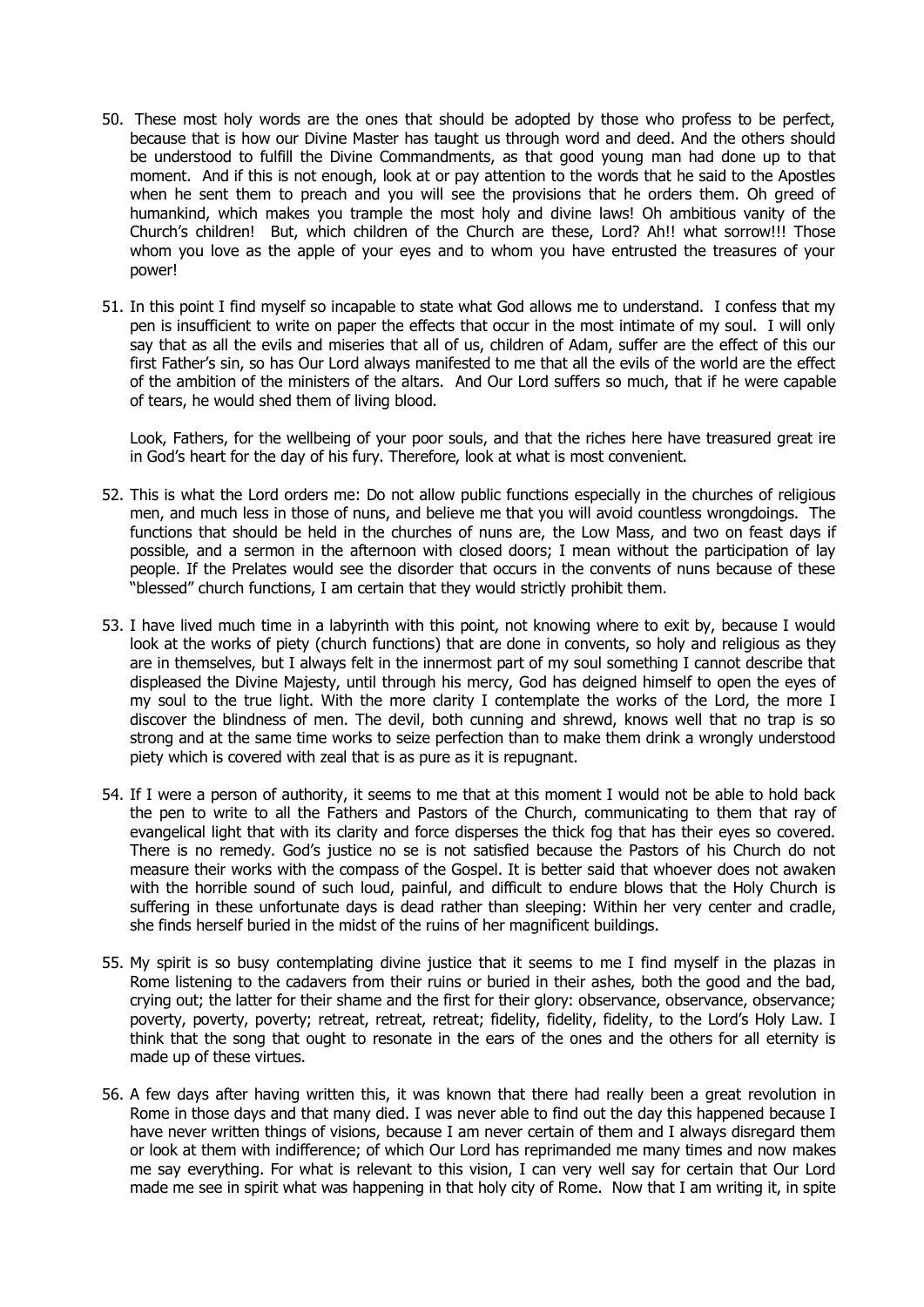of many years having passed by, it seems to me that I am seeing and hearing the yells and screams of those poor suffering people.

- 57. May false piety or the devil's slanderous zeal saying that public functions in the convents of religious men and religious women are beneficial for society not fool our Fathers. The churches of religious women should be like the desert where Jesus went to rest from his apostolic work. Of Saint Teresa it seems to me I have heard (because I have not read her works) that she converted hundreds or thousands of souls in the quietness of her convents.
- 58. In all towns there are parochial churches and confraternities well established. Their superiors are the ones who should celebrate with much diligence and care the functions in their churches according to the feasts and times of the year, instructing the people in the functions of the Church and ceremonies of our Holy Religion, seeing that they do not lack the spiritual pasture. They or other ministers should take care of this.
- 59. Perhaps I have said nonsense, but I have not done more than fulfill obedience: I do not do more than jot down what God writes in my soul. The world is lost because the great men, placed in the midst of the light, do not see. They do not know the truth, and because of that the world is full of darkness: My second Apostles ought to be a living copy of the first, both in name as in deeds. With the torch of the Gospel in hand, they are to light the way for the most wise and ignorant men.
- 60. Up to here for all the prelates in general, but the last words of the previous clause His Divine Majesty addresses to the Most Reverend Father Claret because it is he who God Our Lord has chosen so that among the Saints of his Church a light will emerge that as a clear and shining star will illuminate and gladden the dark and tenebrous night of this ignorant century (that I think that those who are most blind call an illustrated century). Look at the general notes number 21, folio 4, and continue until number 22.
- 61. This is the first father, and I want him together with his sons in the Order of Apostles of Jesus Christ to arrange the first houses of this new Apostolate. This is the Angel that St. John saw in heaven with the Gospel in hand to evangelize all men and tell all: Fear the Lord, and give him the honor that is due. This is that apostolic man who is to once again put into practice the Lord's Holy Law.
- 62. His Majesty told me these and other things many years ago, when I did not know this Father Claret (now through divine disposition my most honorable Prelate), and everything up to here has slowly been fulfilled in spite of all the impossibilities, His Divine Majesty assuring me that the heaven and the earth will be missing before he fails to fulfill his word. This way, he assures me that he will continue fulfilling what is missing.
- 63. The way for this new Apostle to begin the Lord's Mission is as follows: God Our Lord with his infinite wisdom, power and goodness has wanted to place to the eminence of the episcopal chair this clear light so that from his position, power and authority, he spread his rays like the sun, to dissipate the dense fog that covers all the earth. He should be like another Moses, legislator of the law of grace. He ought to give the law to the people. All of his brothers should be seen in him: the Bishops, Priests, Clergymen and Religious, which would not have been able to happen being a simple priest: This is how Our Lord has manifested it to me. Thus, His Divine Majesty does not like that he struggles to come down from where He has taken him up for the universal good of his Church. For this reason, Our Lord wants him to offer himself with a vow to His Holiness, as has been said, so that he and his sons give testimony of the Law that they ought to preach to every creature.
- 64. Immediately after having consulted with His Holiness, having received his holy advice and having obtained his particular privileges, he will establish his house or palace as an apostolic college, the exterior arranged according to what is said in folio 7 of the first notebook, because he should live as a holy Bishop according to the people (executing all the duties of Father and a very vigilant Pastor) and more holy according to God for as new legislator of the Law, he should not contain himself within the limits of his diocese, but should spread it through all the earth, and for this in his palace he will have a Seminary in which he will educate the young men who enter for Apostolic Missionaries. This could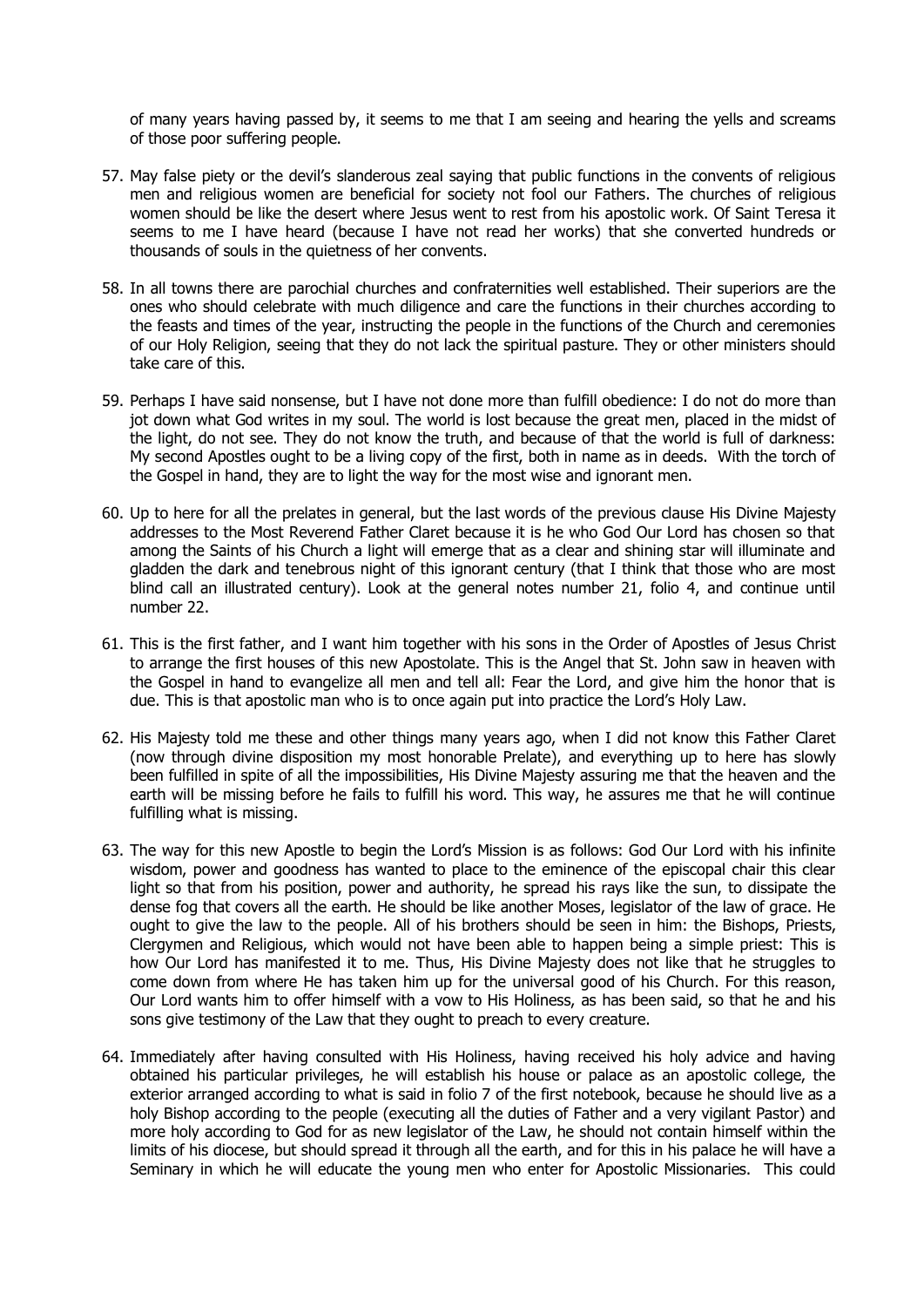also be interpreted as: These should be educated with all the rigor of monastic discipline without calling any attention to the practice and execution of all that has been said and will be said.<sup>2</sup>

- 65. The Rule which these should observe is the book of the Holy Gospels, divine law! Not inspired but given by the Eternal Word of the divine mouth of our adored Redeemer to his beloved Apostles, written with letters of blood, and which will never be erased until it reaches its perfect fulfillment for all eternity.
- 66. From this sacred book they will read a chapter each day, kissing it before and after reading it as a sign of the love which they profess to it, for love has pulled out of heaven God himself! The love of a God made man has taught us its exact observance. From the cave of Bethlehem with his tender cry as a newborn child, he reads to us the first lesson. Oh, if we would study in this great cave, what perfect disciples we would be! In this holy and most happy cave this Baby Jesus…this God who reduced himself to nothing… describes to us the observance of his Most Holy Law.
- 67. Ah! A God made man deigns himself to come down from heaven to teach us the observance of his Most Holy Law through word and deed so that nobody could excuse themselves from keeping it. With what dress does this great Lord, to whom the heavens and the earth belong, present himself to teach us the observance of the Divine Commandments? I do not see more in the holy cave! fortunate cave!, than an extreme poverty and a wonder of humility! But as if humility could not be without poverty, so Our Divine Redeemer chooses her as an inseparable companion until death and beyond it. Because in Bethlehem his Most Holy Mother has poor diapers with which to cover his precious little body; but in Calvary does not have a poor sheet with which to cover his bloody body. Oh poverty of my God! Oh avarice of mortals that to satisfy your greed you have put the Divine Commandments under your feet! See then the sons of this new Order with how much love you should kiss the book of the Holy Gospels, because this is the book of Life which Our adored Redeemer has left us written with his most holy life and doctrine, sealed with his most precious blood, and the great love that you should have to Holy Poverty for you see that Our Divine Master puts is as the foundation of evangelical life.
- 68. Because of this Our Lord does not want us to have money earned through interest nor possessions because He wants to be our possession and inheritance. (Read the chapter that deals with Holy Poverty in the general notes that deal with the entire Order).
- 69. All the Religious Orders are distinguished through the names and Rules that their Holy Founders inspired by the Holy Spirit have written: so our Apostolic Missionaries should distinguish themselves through the observance of the Divine Commandments. Our Lord does not ask anything new in these times to lift up his Church, but he does ask with great insistence and almost impatient, the renewal of his Most Holy Law, and because of this he wants them to be called Apostolic Missionaries; because the Apostles wrote it as taken from the divine mouth of their Divine Master. This then is the divine Rule that God orders be taught to the young missionaries in the Houses of probation, or call it Seminary. But for the distribution of time and management of the house, they will observe the following:

## **DISTRIBUTION OF TIME**

1

70. They will wake up at three o'clock in the morning, immediately pray matins and lauds, followed by an hour of mental prayer, then immediately after the Holy Mass, and after the Priests will devote themselves to confessing, if there are people, until eight when they will have a light breakfast. Then if they have left people waiting to confess, they can go to confess them, and at nine pray the hours. Half an hour of spiritual reading and study until twelve when they will have fifteen minutes of examination of conscience and immediately after they will eat. Then half an hour of recreation, retreat and nap until half and hour 'til three, when they will pray vespers and complines. Followed by half an hour of spiritual reading and study. If there are people to confess, they can dedicate themselves to confessing until the bell rings for prayers and no more: and they should retreat immediately: they will do half an

<sup>2</sup> *without calling any attention to*: Her original expression is literally translated to "making noise" which could mean discussing or the translation above.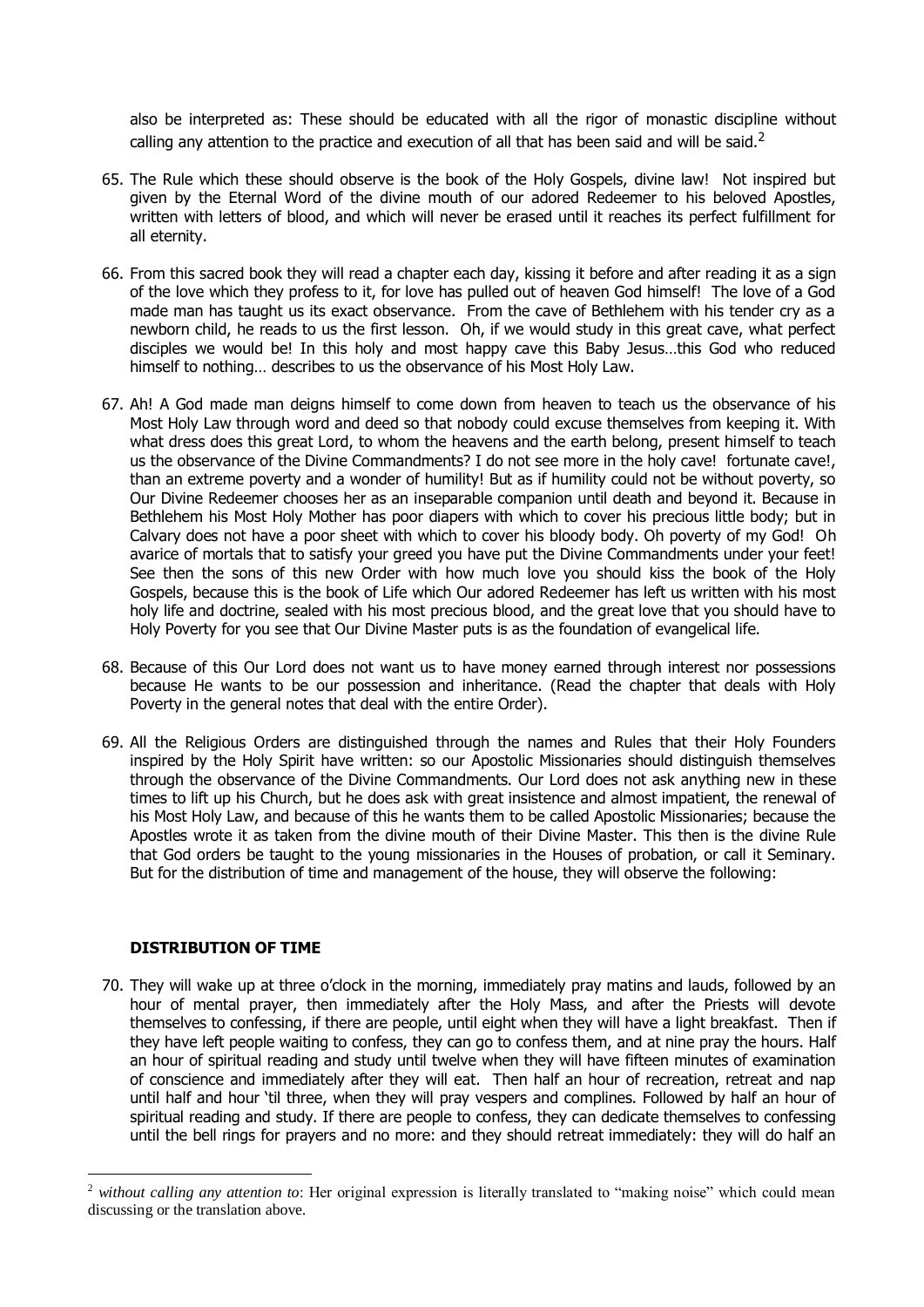hour of mental prayer, study, dinner, a short time of walking through the garden and an examination of conscience. All of this should be done so that at nine they can go to bed. As far as the young ones who ought continue their studies are concerned, their time will be distributed in such a way that they will have enough for their studies and not fail to do any of the aforementioned practices.

- 71. Regarding the furniture of the house, cell and some other things that correspond to domestic order, look at the general notes that deal with Holy Poverty, and the chapter or article that deals with the order that should be observed with food, both ordinary and extraordinary.
- 72. The interior clothing should be a woolen tunic. It could be white or lead-colored, as it seems best to observe cleanliness; be it known that if it is necessary, with the Superior's consent, they can use a linen scapular that covers the entire body; underwear of lead-colored fabric which covers their knees; a cassock with sleeves which is lined up to the waist. Black woolen socks, unpolished black leather shoes with iron or lead buckles, the hat according to the custom of the country, but if possible it should be a medium shovel hat, the handkerchiefs of blue or dark thread. Understand that everything, everything should be of the most inferior quality that there is in the region or country where they live.
- 73. God wants a house of these holy missionaries set in each kingdom immediately, and in time one in each province, and no more because few missionaries ought to work a lot.
- 74. In each house there will be no more than three priests and four lay brothers for the maintenance of the house and vegetable garden which they will have well cultivated in order that it will produce the house's sustenance, for Our Lord orders us to eat with the sweat of our foreheads.
- 75. For the governance of this first house which will be in his own Palace so that His Excellency can be the first in all without failing in any of his ministries (because God's works are not contradicted) and put the solid foundations, he should the assistance of his associate Fr. Paladio Currius, and this one should be second in the management of this holy mission, as it is insinuated in the main points, because from eternity God Our Lord put his eyes on the three people named in the beginning for the reestablishment of his Church in these unfortunate days.
- 76. These are the points which God Our Lord has pointed out to me to begin his new mission. Holy Obedience pardon my boldness, for I confess, absorbed in my vileness, having spoken words worthy of all reprehension, and which would prove great nonsense if God Our Lord, through his just judgments would not have ordered it to me, obligating me to such a painful sacrifice the power of Holy Obedience.
- 77. Heaven and earth know well that in my heart the Ministers of the Lord hold the first place, and that I have never thought evil against them, for since my childhood Our Lord has instilled in me a great love for all sacred things and especially his Priests. This reverence due to the Priests of the Lord has caused me to battle against Holy Obedience thirteen continuous years until my soul, seized with the beauty of the Divine Commandments, has allowed itself to be overcome by the strong and repetitive complaints that His Divine Majesty would make to me against the transgressors of his Most Holy Law, as he has again revealed to me in the vision that I will now relate.
- 78. One day asking Our Lord with many tears to put in the heart of my confessor to lift up the painful obedience he had ordered me of writing these notes with all of their details (which I don't see necessary) without a doubt because of the reluctance that I felt in writing them, for seeming out of place to me because of my insufficiency, I humbled myself in the presence of God; and suddenly I saw the Eternal Father next to my right hand full of incomparable majesty and unexplainable meekness, that he presented me his Humanized Son, and told me with very clear words that were fully formed in the most intimate of my soul: Yes, my daughter, ask His Holiness for it in my name, that through the Blood with which so much love this my Son shed, he put prompt remedy to so many evils that are going to flood the earth.
- 79. In this vision I did not see anything with the eyes of the body, and I was looking at them with the eyes of the soul more clearly than with a very clear mirror, and in his sight I was seeing and understanding all that I will say, and endless more things that I understood (especially in the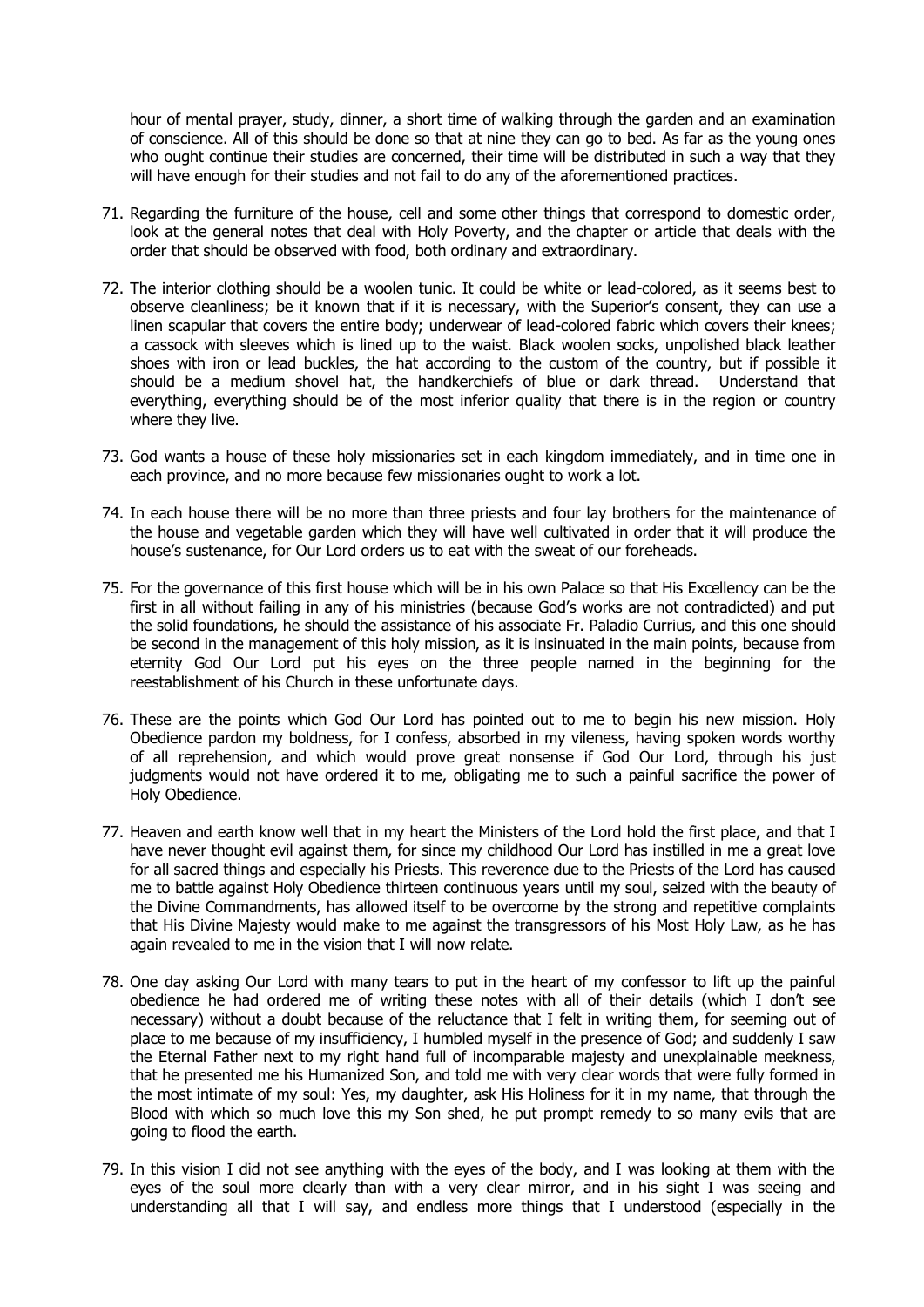destruction of the Church) that His Divine Majesty reserves some for another time, and others for the day of the Final Judgment which is not far away.

80. The Father and the Son were surrounded by a light amongst darkness, and this darkness hid from me or prevented me from fixing my attention on the Son's Most Holy Humanity, but not so much to keep me from seeing the entire aspect that he presented, that was the most sorrowful that none of the mortals can imagine. It seemed that he was able to stand with great difficulty and that because of this his Eternal Father had him by the hand. Now and again he would move his head as if to vomit, and other times he struggled as if to hold back the vomit, and other times it seemed that he would swallow it. Here God Our Lord made me understand that he had already vomited some of his Prelates because of their great wicked deeds, falling from the midst of the light to the midst of the darkness; that others disgusted him because they live so proud of themselves since it seems to them that they already fulfill their duty in some of the duties of their ministries, forgetting that whoever observes nine precepts of the law and forsakes one, does not observe any, and he swallowed the infidelities of others with great sorrow because of the great love that he has for them, hoping that soon they will remember to fulfill the promises that they have made to him.

The darkened glare was the darkness of faith which our Holy Religion suffers, caused by the bad example of the Prelates of the Church and other people consecrated to divine service; these are the only ones that he mentions to me. The body which was so weak that it needed the support of his Eternal Father to stay standing, it was not then revealed clearly to me what it meant as had been done with everything else; but because of what His Divine Majesty has later deigned himself to reveal to me, I have clearly understood that it is a sign of the Holy Father who ought to give his hand to his son, the Reverend Father Claret, and together they are to restore and re-establish Our Holy Mother the Church.

81. a) Furthermore, His Divine Majesty brought to my knowledge many other things of the noble ends that God has in this holy Task, that it would be necessary to write great books to declare its meaning and all exceeds my small capacity. Nevertheless with divine grace I will say what Our Lord has ordered me to say to warn these Most Reverend Bishops to whom he orders me to address these simple notes.

b) I saw in God Our Lord the great gentleness with which he waits for the conversion of these his preferred children. The great ire which he has stored in this meek Heart; I understood the terribleness of his judgments; I comprehended something (I say something because I recognized that they were without greater comparison than what human understanding can comprehend) of the immense sea of sorrow that pierced through the Most Holy Soul of Our Lord and Redeemer adorable in the garden of sorrows for the transgressions of the Commandments of the holy Church which is now suffering. Here the Eternal Father with the Son made me understand that he would be very grateful to the one who would again put into practice the Holy Church's Commandments, especially the fifth one, which orders the payment of tithes to the Church of God. That only this be his inheritance to maintain his true children giving each one the necessary without any other money gained from interest with which they buy their slavery in this life, and in the next their eternal condemnation, because greed is abhorred by God and demons themselves. Here His Divine Majesty told me with very heartfelt words, worthy of all reflection as they have no house where to lie at rest (except this one which is all mine, because it is the only one which observes with all punctuality the counsels of his Most Holy Law) that this sin of greed which has been the destructive wolf that has torn to pieces the holy Church, little by little destroying the Religious Orders particularly, and now in general it is going to bring on the greatest destruction with much force:  $In^3$  he wanted to fix his dwelling because of how much he loves it, but greed also prevents him. I saw his Most Holy Heart open, inviting all creatures with great love and sorrow to the observance of his Most Holy Law; but in a very special manner, he invites the Pastors of the Church before God punishes them.

c) Here my vision of the final Judgment was renewed with great terror and fear because of the terribleness and equity of Divine Justice. This God! This Father of mercies! this very meek Heart that is now open and eagerly awaiting and desiring the conversion of all sinners, this open Heart will close

1

<sup>&</sup>lt;sup>3</sup> This was a private writing that was not meant for publication, and the author had named a specific religious Institute here.